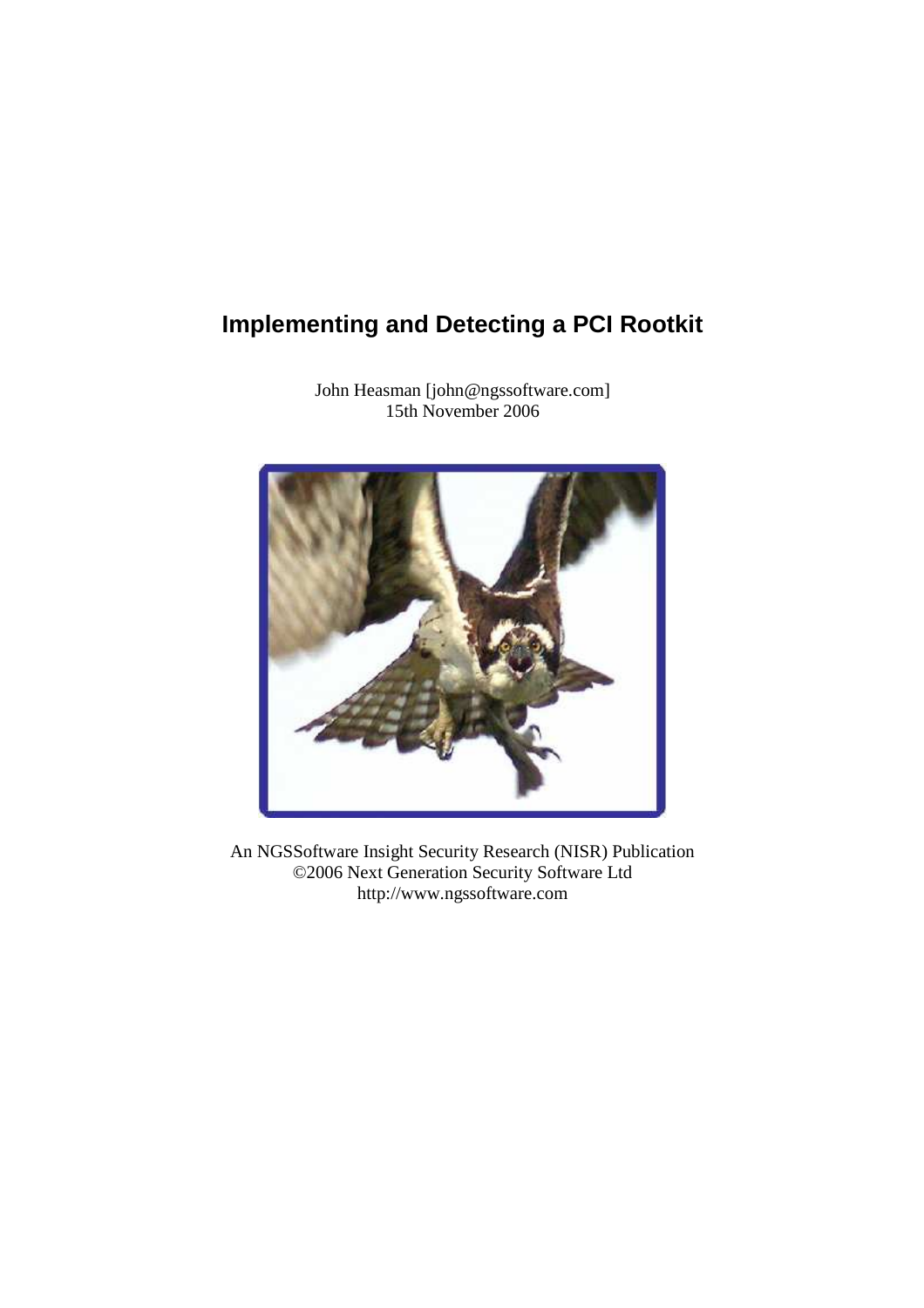### Introduction

In February 2006, the author presented a means of persisting a rootkit in the system BIOS via the Advanced Configuration and Power Interface (ACPI). It was demonstrated that the ACPI tables within the BIOS could be modified to contain malicious ACPI Machine Language (AML) instructions that interacted with system memory and the I/O space, allowing the rootkit bootstrap code to overwrite kernel code and data structures as a means of deployment[1]. Furthermore, the high level instructions processed by the AML interpreter (typically contained within the ACPI driver) meant that it was possible to interrogate the operating system and hardware in order to accurately determine the platform and specific version of the OS. This potentially allows a multi-platform futureproof rootkit to be created.

Whilst using ACPI as a means of persisting a rootkit in the system BIOS has numerous advantages for the rootkit writer over "traditional" means of persistence (that include storing the rootkit on disk and loading it as a device driver), there are several technologies that are designed to mitigate this threat. Both Intel SecureFlash and Phoenix TrustedCore motherboards prevent the system BIOS from being overwritten with unsigned updates. Furthermore, it is relatively easy to detect an ACPI rootkit by disabling ACPI in the CMOS setup program, or by booting from read-only media that does not load an ACPI device driver and auditing the ACPI tables located in system memory (in essence, this is the same cross-view detection method that is typically used to locate a rootkit on disk).

This paper discusses means of persisting a rootkit on a PCI device containing a flashable expansion ROM. Previous work in the Trusted Computing field has noted the feasibility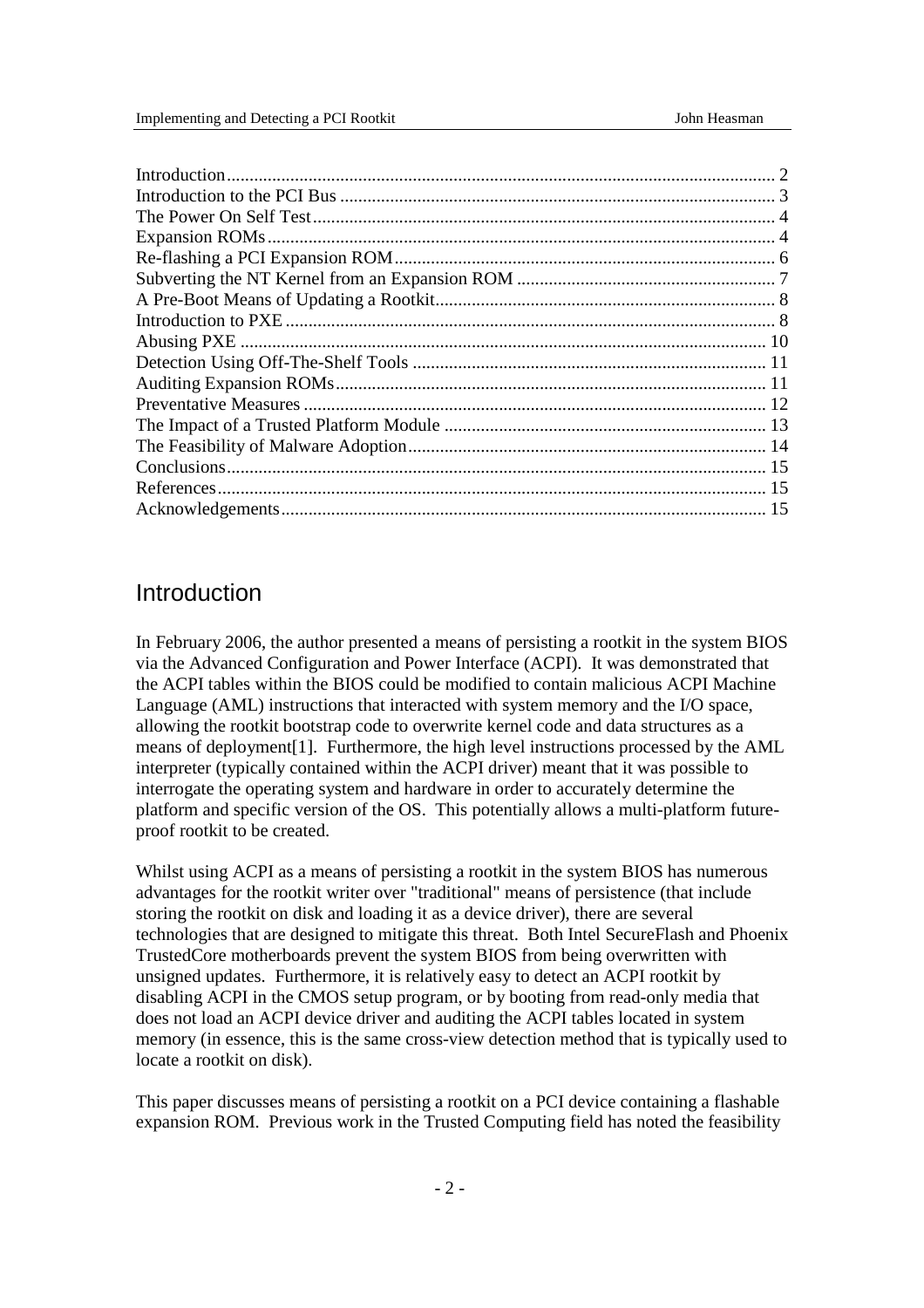of expansion ROM attacks (which is in part the problem that this field has set out to solve), however the practicalities of implementing such attacks has not been discussed in detail. Furthermore, there is little knowledge of how to detect and prevent such attacks on systems that do not contain a Trusted Platform Module (TPM). Whilst the discussion mainly focuses on the Microsoft Windows platform, it should be noted that the techniques are equally likely to apply to other operating systems. The following sections provide a concise overview of PCI, expansion ROM and BIOS boot technologies; for more detailed information the reader is advised to consult the relevant specification.

### Introduction to the PCI Bus

The Peripheral Component Interconnect (PCI) specification, developed by Intel c.1990, describes a computer bus for attaching peripherals or other buses to the motherboard. PCI devices have become ubiquitous over the last fifteen years and a typical system is likely to contain several, including a graphics card, a network card and a storage controller (e.g. a SCSI card). These devices are connected to a bus; PCI buses are interconnected as follows:

- The host/PCI bridge, often referred to as the North Bridge, connects the host processor bus to the root PCI bus.
- The South Bridge connects the root PCI bus to the ISA bus, and also typically incorporates the Interrupt Controller, the IDE controller, the USB Host Controller and the DMA Controller.
- The root PCI bus may also contain one or more PCI-to-PCI bridges.
- In PCI terminology, a "function" is a PCI device that performs a single, selfcontained function, such as a video adapter or serial port. A single physical PCI component may actually contain up to eight functions.

A sample PCI bus from a notebook computer is shown in Figure 1. Devices such as graphics cards quickly approached the data transfer limits of the PCI standard prompting Intel to release the Accelerated Graphics Port (AGP) specification in 1997 and the PCI Express (PCIe) specification in 2002. PCIe is seen as a long term replacement to both PCI and AGP, with version 2.0 of the specification to be released in 2007. However, since the functionality discussed in this paper is common to PCI, AGP and PCIe, the term "PCI" is used hereafter to refer to any of the preceding technologies.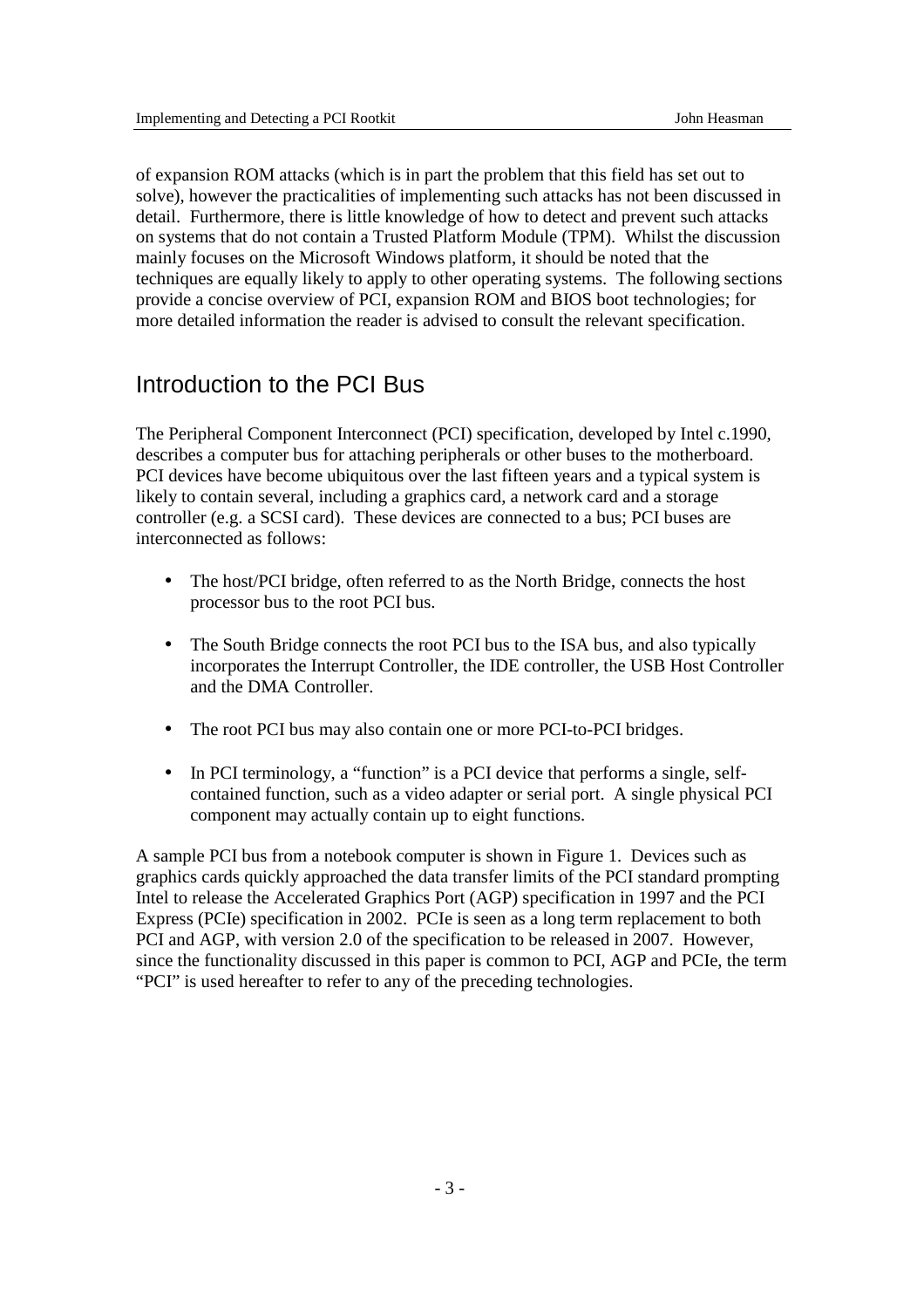□ < 0.0.0 Bridge (8086/3340) - Intel Corporation / 82855PM Host-Hub Interface Bridge D.1.0 Bridge (8086/3341) - Intel Corporation / 82855PM AGP Bridge □ 10.29.x Multi Function Device - 순 0.29.0 Function (8086/24c2) - Intel Corporation / 82801DB/DBL/DBM (ICH4/ICH4-L/ICH4-M) USB UHCI Controller #1 € 1,29,1 Function (8086/24c4) - Intel Corporation / 82801DB/DBL/DBM (ICH4/ICH4-L/ICH4-M) USB UHCI Controller #2-白…◆ 0.30.0 Bridge (8086/2448) - Intel Corporation / 82801BAM/CAM/DBM (ICH2-M/3-M/4-M) Hub Interface to PCI Bridge 白· <sup>1</sup> 2.1.x Multi Function Device ... < 2.1.0 Function (1180/476) - Ricoh Co Ltd / RL5c476 CardBus Controller 2.1.1 Function (1180/552) - Ricoh Co Ltd / RL5c552 IEEE-1394 Controller .....画图 2.3.0 Function (14e4/4320) - Broadcom Corp / BCM4306(??) 802.11g Wireless NIC □ 0.31.x Multi Function Device → 0.31.0 Function (8086/24cc) - Intel Corporation / 82801DBM (ICH4-M) LPC Interface Bridge - 0.31.1 Function (8086/24ca) - Intel Corporation / 82801DBM (ICH4-M) UltraATA/100 EIDE Controller 0.31.5 Function (8086/24c5) - Intel Corporation / 82801DB/DBL/DBM (ICH4/ICH4-L/ICH4-M) AC'97 Audio Controller (

#### Figure 1: The logical representation of a typical PCI bus

### The Power On Self Test

When a system is powered, a pre-boot sequence known as the Power On Self Test (POST) is performed during which time the system BIOS is typically copied from flash ROM to system memory. Execution of the system BIOS then begins to ready the system for boot. It is at this point that the PCI bus is scanned to determine what devices exist. In order to facilitate the walking of the bus, each PCI function implements a set of configuration registers as defined by the PCI specification. These can be used to determine the type of the device (known as the class code), the vendor (via the vendor ID register) and whether the device contains an expansion ROM (covered in more detail in the next section). The system BIOS accesses these registers, located in the PCI configuration space, via I/O.

### Expansion ROMs

Many PCI cards contain an expansion ROM that holds additional code required to initialise the card during execution of the system BIOS. This code is also responsible for carrying out the device-specific self-test and hooking required interrupts. The presence of an expansion ROM is determined via the Expansion ROM Base Address Register within the PCI function's Configuration Header, as shown in Figure 2.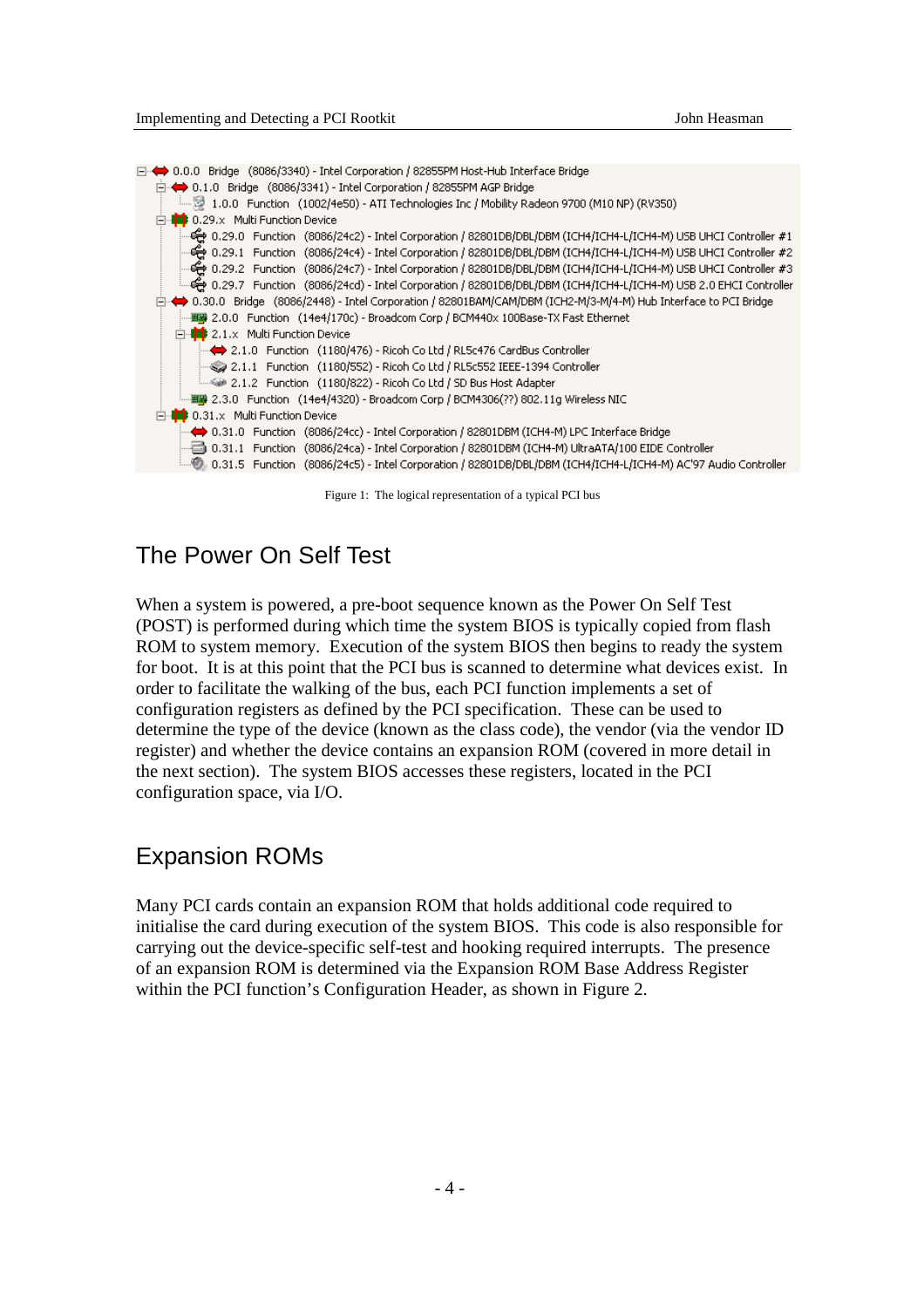

Figure 2: The PCI Configuration Header

The exact sequence of steps is as follows (taken from PCI System Architecture[2]):

- Assign a base address (representing physical system memory) to the register's Base Address field
- Enable its decoder by setting bit 0 in the register to 1
- Set the Memory Space bit in the function's Command Register
- Read the first two locations from the base address, to verify the presence of the expansion ROM signature (the word 'AA55h').

After enumerating the PCI bus and copying expansion ROMs to memory, the system BIOS scans the following regions in order to locate valid ROMs:

- 0xC0000 0xC7FFF, on 2KB boundaries for a VGA ROM
- 0xC8000 0xF0000, on 2KB boundaries, for non-VGA ROMs

It then executes from offset 03h in the ROM, which is typically a short jump to the ROM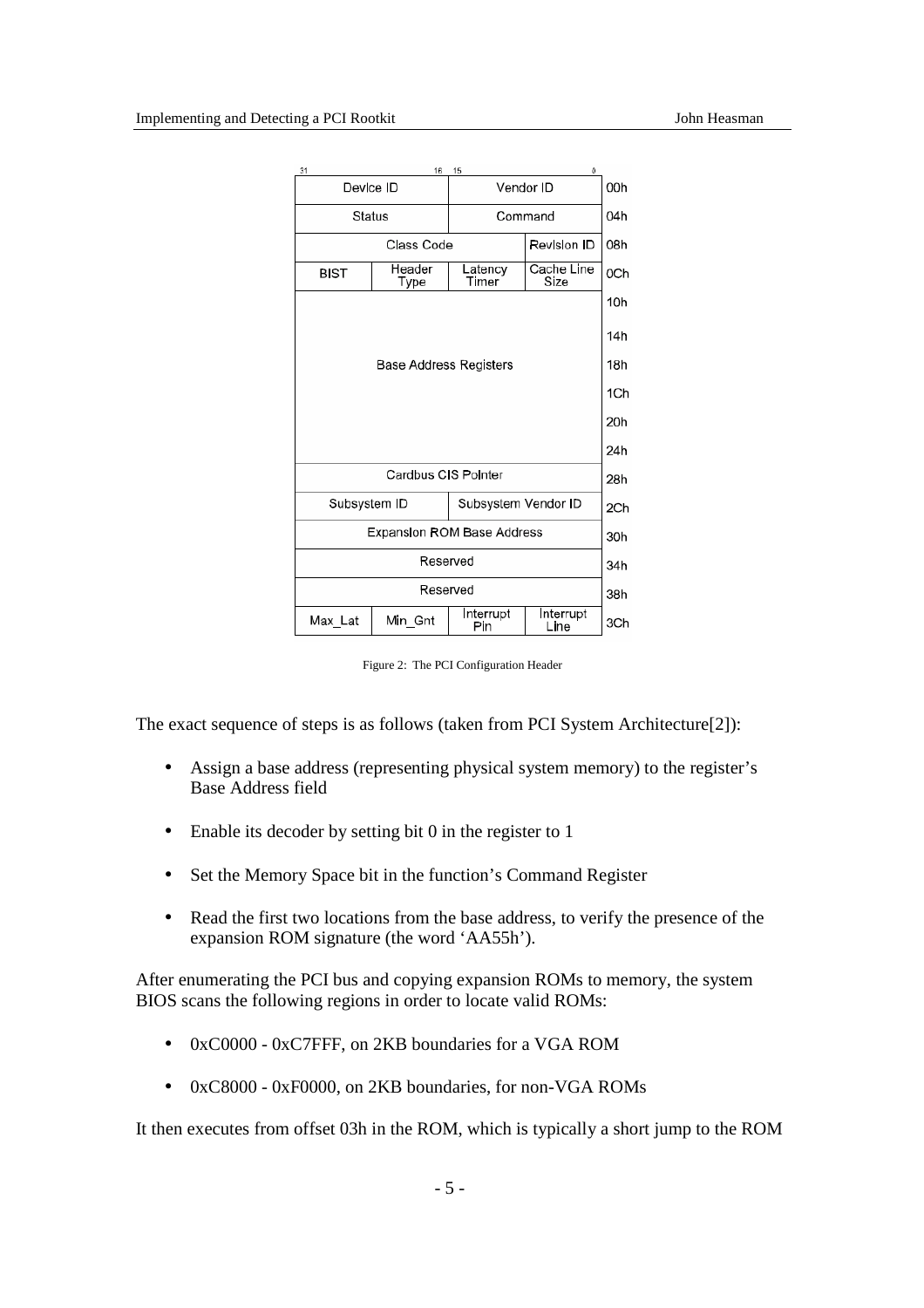initialisation code required for the card to function correctly. It is recommended that the interested reader download a BIOS update for a graphics card from the manufacturer's website. The download is likely to consist of a tool to perform the flash update and a binary ROM file. Disassembling the ROM as 16-bit code from offset 03h should reveal that the initialisation code installs itself as the handler for interrupt 10h in the Interrupt Vector Table (IVT). This is expected since interrupt 10h is the VGA interrupt used for outputting data to the screen.

It is worth noting that the expansion ROM does not necessarily hold x86 code nor does it have to contain a single ROM image. The code type field within the ROM data structure within the image specifies the presence of x86 code or OpenBoot interpretive code (documented in the Open Firmware standard).

The expansion ROM is stored on either an EPROM, or more commonly on an EEPROM. EPROMs require that the chip is removed from the card and erased via exposing it to strong ultraviolet light before it can be reprogrammed. EEPROMs, however, can be erased electrically, in-circuit, thus the card need not be removed from the system and can be re-flashed from the operating system.

## Re-flashing a PCI Expansion ROM

Vendors of newer PCI cards often provide tools that can be used to flash the card from within Windows (provided the user has administrative privilege). Tools exist for older cards but these often require that the user boot off a DOS boot disk. Running the tool under the Windows Virtual DOS Machine Subsystem (NTVDM) is unlikely to work for reasons discussed shortly. Tools that can be run under Windows typically install a device driver that uses the Plug'n'Play Manager's IRP\_MN\_QUERY\_INTERFACE and IRP\_MN\_READ\_CONFIG/IRP\_MN\_WRITE\_CONFIG requests or call HalGetBusData on Windows 2000 and earlier (this function has subsequently been made obsolete). Analysis of the IRP\_MN\_WRITE\_CONFIG request reveals that ultimately I/O is performed to re-flash the card.

By default, only restricted I/O can be performed from user-mode since normal processes operate with an I/O privilege level (IOPL) of zero. This explains why running DOSbased tools to re-flash PCI cards under NTVDM does not work - the process is unable to perform unrestricted I/O. It is in fact possible to elevate a process to an IOPL of three on Windows, permitting unrestricted I/O from user-mode. In order to perform this, the user must have the SeTcbPrivilege and call the undocumented Native API function, NtSetInformationProcess with a process information class of ProcessUserModeIOPL. Once the user can perform unrestricted I/O, they can potentially re-flash the card without having to load a driver.

This raises the possibility of (1) a remote attack that yields LocalSystem privilege (such as the server service vulnerability patched in update MS06-040) being used to deploy a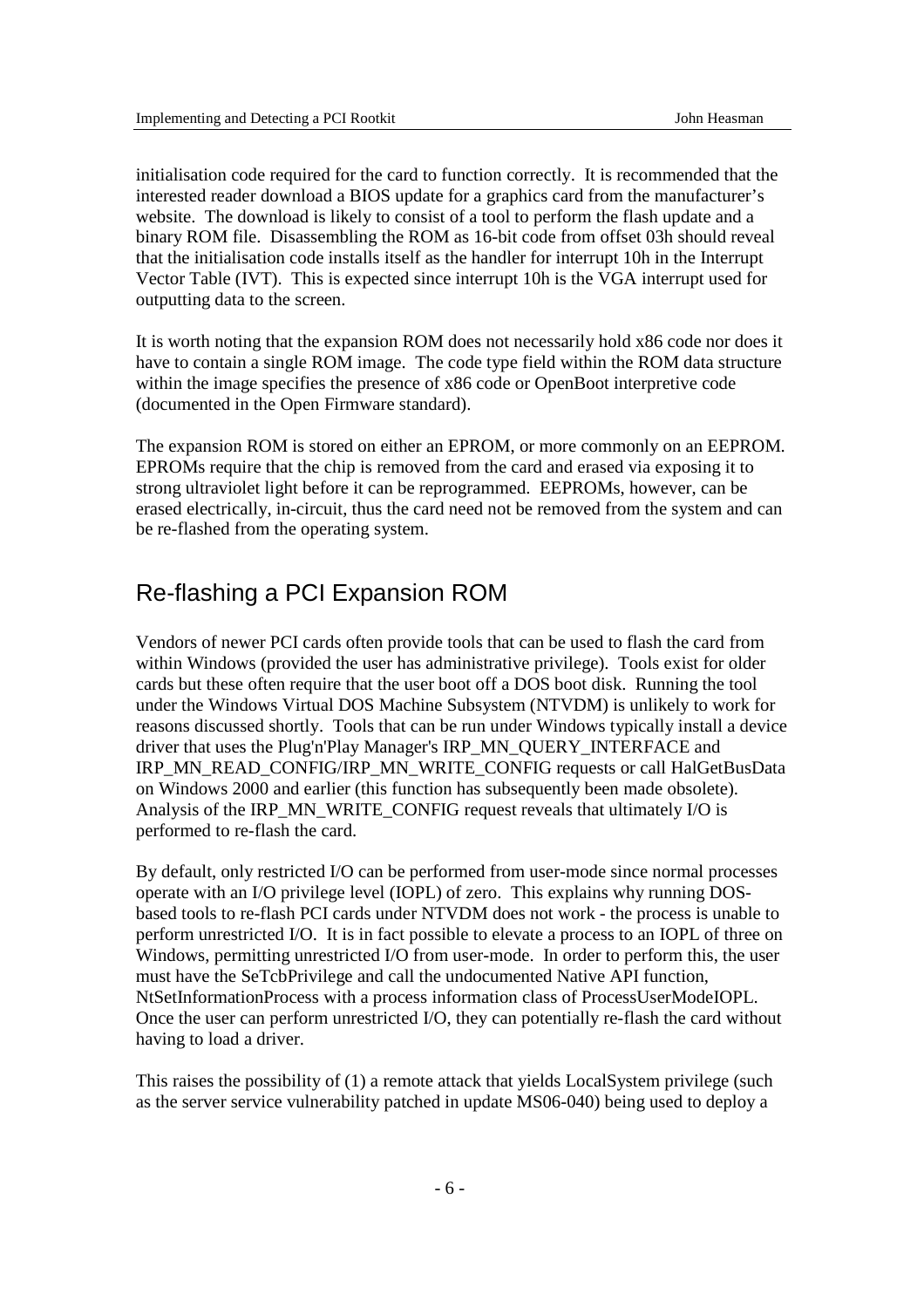malicious expansion ROM, (2) a browser exploit, that, if the user is running under the administrative context, obtains SeTcbPrivilege and re-flashes a card.

Cards that contain an EPROM are not at risk from remote attacks that re-flash the expansion ROM since these require the chip to be removed from the card and erased by exposing it to a strong ultraviolet light. EPROMs could potentially be abused if an attacker has physical access to a system; alternatively an attacker could pre-infect a card if they know that it will be put in a specific system.

## Subverting the NT Kernel from an Expansion ROM

A re-flashed expansion ROM permits the rootkit writer to execute code during the POST (as the system BIOS executes the ROM initialization code), after the POST and whenever a hooked real mode interrupt is called. However, controlling the operating system from this point is not necessarily a trivial task. A difficulty noted by the authors of BootRoot[3], a proof-of-concept boot sector rootkit written by Derek Soeder and Ryan Permeh, is that when the initial code executes after the POST, no part of the operating system has been loaded, and that during boot, the OS start-up brings about dramatic changes in system state (such as switching from 16-bit real mode to 32-bit protected mode) during which control must be maintained (or at least "scheduled to re-activate"). BootRoot hooks interrupt 13h, the interrupt that provides the low level disk services in order to patch the operating system loader so that it then patches key operating system files such as device drivers.

It is possible to analyse the interrupts called during Windows boot using Bochs, the open source x86 emulator<sup>[4]</sup>. Bochs contains an integrated debugger allowing the user to set a breakpoint on CPU mode switches as well as the execution of interrupts. It was noted that relatively late during the Windows boot, interrupt 10h is called. Further analysis revealed that this occurred though a kernel export, Ke386CallBios, whose prototype is given below:

#### **NTSTATUS NTAPI Ke386CallBios(ULONG, PCONTEXT**)

When this function is called, the operating system is in 32-bit protected mode, yet the first parameter represents the real mode interrupt to be called via the IVT. In order to carry out the interrupt, this function therefore results in a transition to Virtual 8086 mode, also called virtual real mode or VM86. The author determined that by hooking interrupt 10h via an expansion ROM, it is possible to explicitly detect the call from VM86 mode Ke386CallBios and subsequently locate and modify key kernel structures such that when the operating system returns to protected mode, arbitrary attacker code is executed with kernel privilege from the expansion ROM. This code could be used to subvert the kernel directly or bootstrap another rootkit component.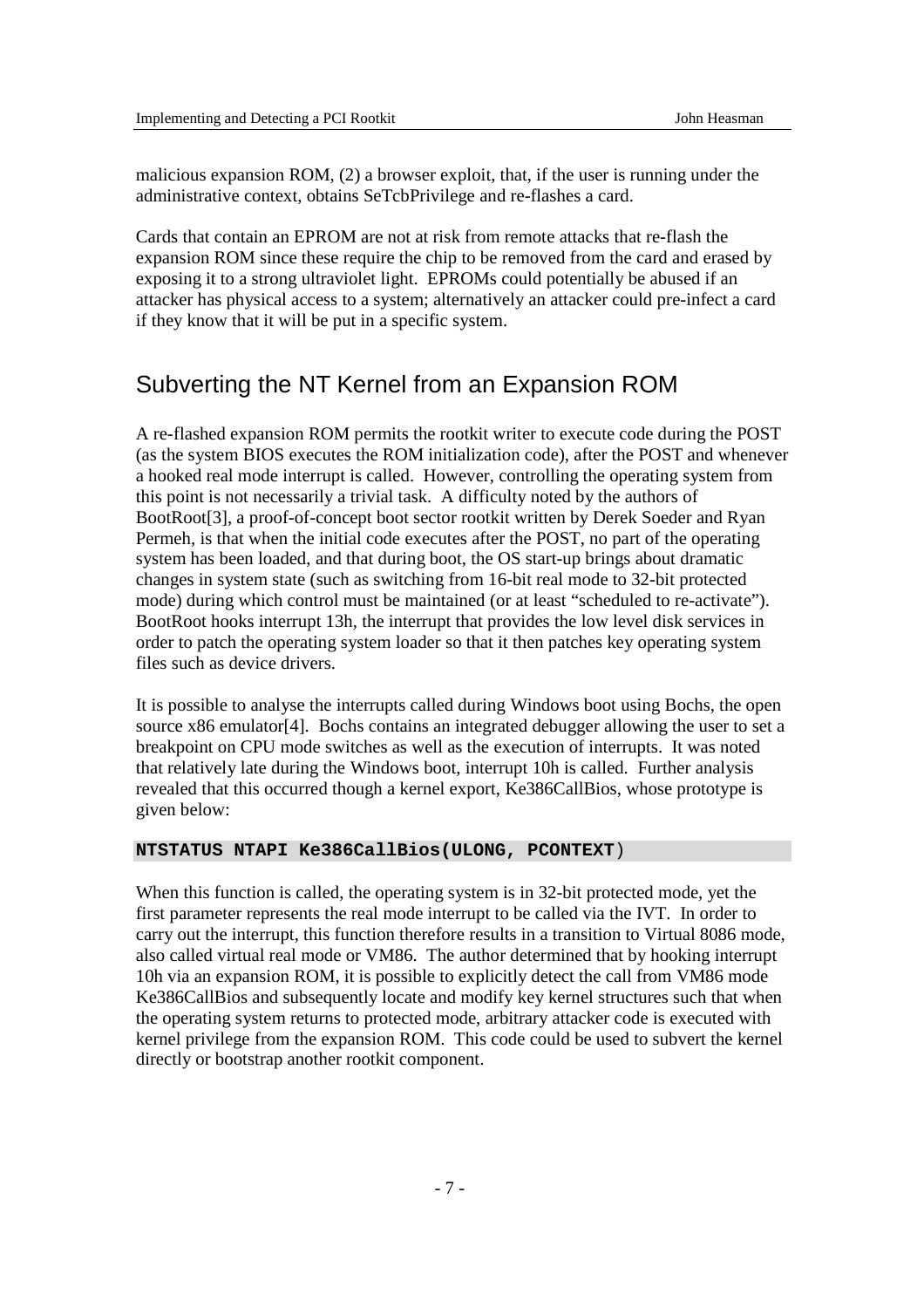It should be noted that there are likely several other means of obtaining code execution in the operating system, given the ability to execute code during POST, immediately after POST, and when a specific real mode interrupt is called.

# A Pre-Boot Means of Updating a Rootkit

Rootkits typically require some means of communication with a remote host, either to allow the controller to modify runtime settings or to retrieve data of importance. Indeed, the rootkit deployed on the infected host may only serve to bootstrap a rootkit that is loaded via network. This was the approach demonstrated by BootRoot, which patched the network driver so that it executed code directly out of specially crafted Ethernet frames. This approach is likely to require an intermediate period of building up the code since it is unlikely that the entire rootkit could be fitted into a single Ethernet frame. From the rootkit writer's perspective, the problem with a rootkit that updates itself via conventional means of communication such as Transport Dispatch Interface (TDI, the network abstraction layer presented by the NT kernel), is that the detection surface expands significantly. Personal firewalls that operate at the Network Driver Interface Specification (NDIS) level would be expected to trap this kind of communication unless the rootkit itself manipulates NDIS (e.g. as is the case with Joanna Rutkowska's Deepdoor[5]).

As an alternative to updating once the operating system has loaded, communication with the network card could be performed pre-boot during execution of expansion ROM initialisation code. This would require low level knowledge of the network card in order to send and receive frames as well as a barebones implementation of a network stack. Depending on the card, this may not be especially difficult. Simple 16-bit real mode code to perform this for cards based on the NE2000 specification is readily available on the Internet, for example.

## Introduction to PXE

PXE is the Preboot Environment developed by Intel as part of the "Wired for Management" initiative. The most recent version of the PXE specification is version 2.1, released in September 1999. PXE is commonly used for the following scenarios:

- Remote new system setup; the client machine downloads a Network Bootstrap Program (NBP) that automatically or interactively carries out installation of a new operating system.
- Remote emergency boot; the client machine downloads diagnostic tool or framework when a hardware or software component fails preventing normal boot.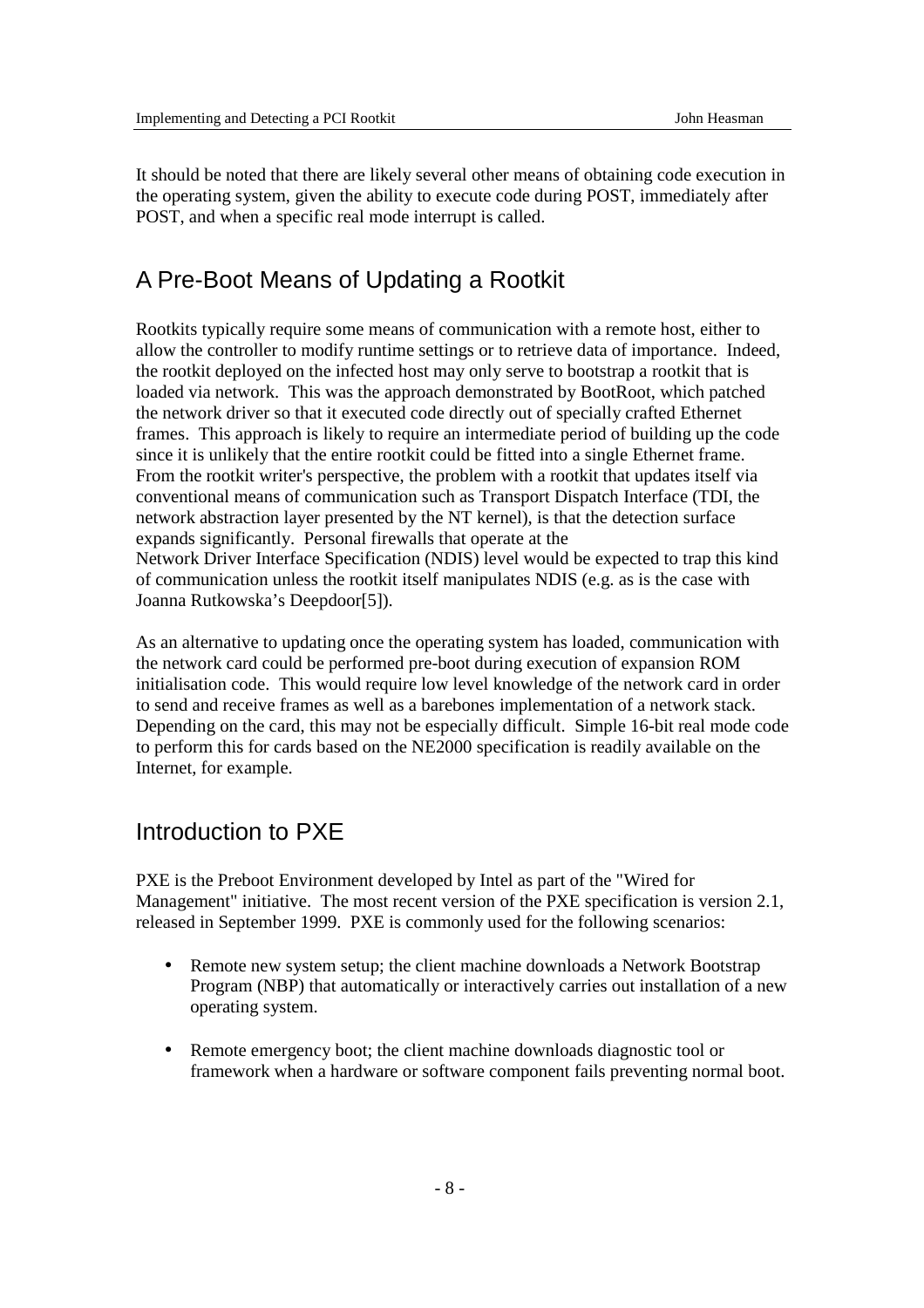• Remote network boot; the client machine may be set up as a diskless workstation, in which case PXE can be used to load an NBP that subsequently loads the entire operating system over the network.

PXE is built on industry standard protocols such as TCP/IP, DHCP and TFTP. In an environment that is PXE-enabled, the client sends an initial DHCP discover packet containing the PXE client extensions tag. The resulting DHCP offer will contain the PXE server extensions tag, providing the client with the IP address of the PXE server. The client is then able to retrieve the specified NBP via TFTP. This is obviously a simplified description of PXE; in reality there are numerous PXE related DHCP tags. For further details the reader should consult the PXE specification.

PXE is implemented as x86 code within an expansion ROM. The PXE ROM provides a set of API services corresponding to the layers two to five in the OSI reference model. In addition, the PXE ROM contains "base code", which represents the actual PXE program that is executed when network boot is initiated. The PXE APIs consist of:

- Pre-boot API; the pre-boot API provides functionality for initialising the UNDI ROM, described below, and starting execution of base code.
- Trivial File Transport Protocol (TFTP) API; the TFTP API provides, as one would expect, a set of functions for transferring an image into memory via TFTP. Functions include "TFTP OPEN", "TFTP CLOSE", "TFTP READ", "TFTP/MTFTP READ FILE", and "TFTP GET FILE SIZE".
- User Datagram Protocol (UDP) API; this API provides a set of function to send and receive UDP packets consisting of "UDP OPEN", "UDP CLOSE", "UDP READ" and "UDP WRITE".
- Universal Network Driver Interface (UNDI) API; The UNDI API is the lowest level PXE API, and is responsible for communicating with the card (i.e. performing the required I/O) in order to send and receive network frames. This part of the PXE ROM is therefore likely to be network card specific. The other APIs build on this in order to present useful services to the base code.

Later implementations of PXE often consist of a set of expansion ROMs rather than a monolithic ROM as is commonly found in old implementations. This has the advantage of allowing specific parts of the PXE implementation to be separated so that multiple devices can implement PXE without a linear increase in ROM storage requirements. It also has the advantage of allowing other components, such as the system BIOS, to make use of specific part of the PXE API set, such as UNDI, in order to perform its own preboot network communication. For the sake of brevity, this paper uses the term "PXE ROM" to mean to set of all PXE related ROMs present on the system.

If a PXE ROM is present on the network card or in the system BIOS, network boot can be selected as an Initial Program Load (IPL). The BIOS Boot Specification[6] details the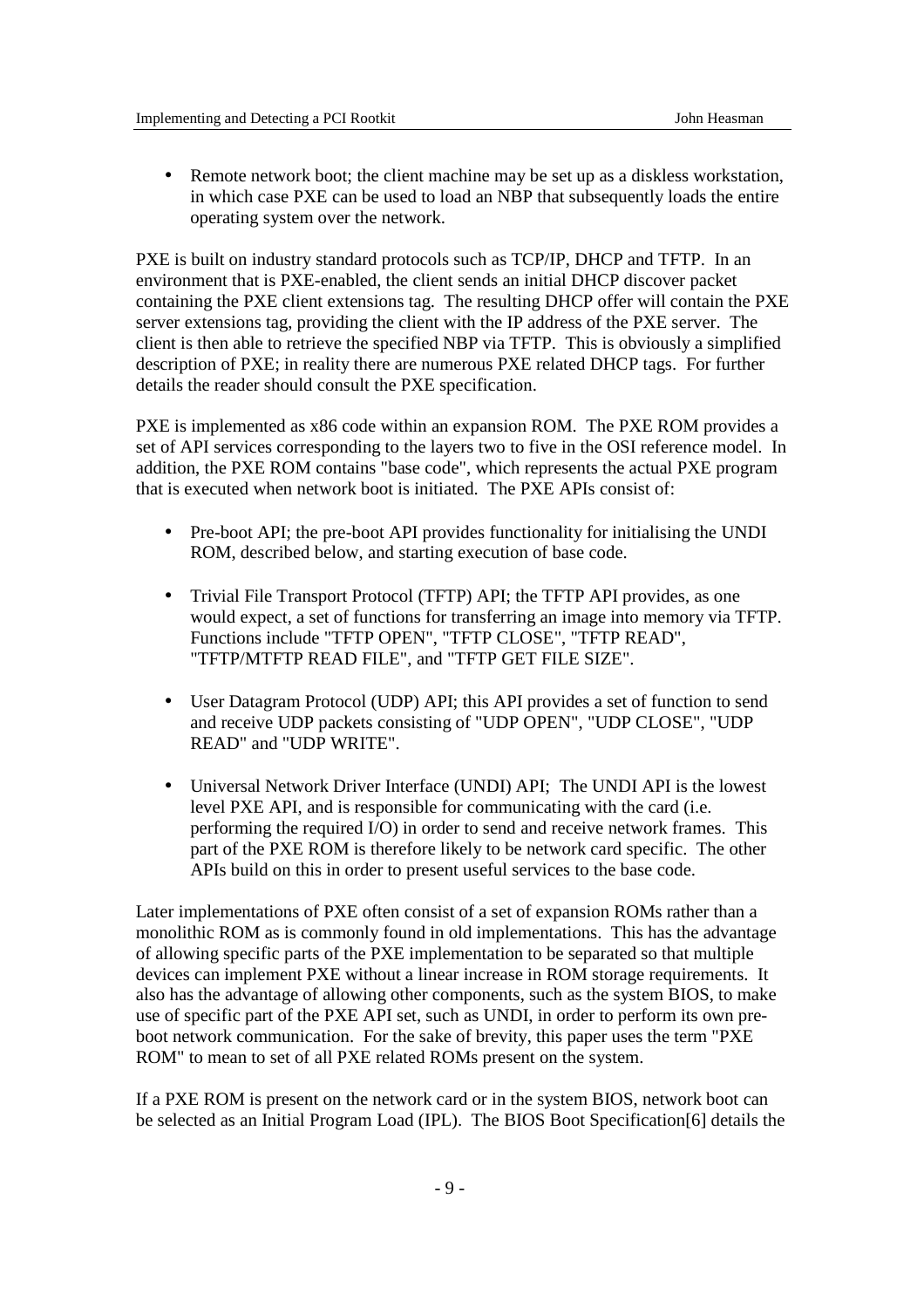structures that an expansion ROM must contain in order that the device is considered as an IPL and added to the IPL table. The user selects the IPL priority from the boot sequence screen within the BIOS Setup program, or dynamically during POST by pressing a specific hotkey key. The weakness in IPL that makes it open to abuse is support for the legacy cards that do not implement the required IPL structures. The BIOS Boot Specification states that:

### *"If a Legacy card's option ROM code hooks INT 19h during its initialization call it controls the boot process."*

Thus all a rogue option ROM is required to do in order to be assured of gaining control of initial execution after the POST, is to ensure that it hooks interrupt 19h (and that prior to leaving POST, a legitimate legacy ROM present on the system has not inserted its own hook).

### Abusing PXE

With modifications to the base code, or by supplying alternate base code altogether, it is possible to subvert PXE in order to carry out a pre-boot update of a rootkit. Firstly, the rootkit's expansion ROM must hook interrupt 19h as described above, storing the existing address so that the normal boot sequence can be carried out post-update. Next, the PXE ROMs should be initialised and the rootkit base code should be executed. This uses the PXE APIs to obtain an IP address and contact the rootkit controller; the response from the rootkit controller indicates the presence of an update. The update is downloaded via TFTP and stored in memory, or re-flashed directly on to the appropriate card. The base code can implement features designed to reduce the chances of detection, such as request masking (out-bound requests are disguised as DNS), scheduled updates based on the real time clock, and compression and encryption of data sent from the rootkit controller to the client. Thus in the rootkit deployment phase, the attacker will seek to either replace the PXE ROM (containing the modified base code), or provide the new base code in another expansion ROM. If the attacker elects to replace the PXE ROM entirely, they may choose to replace it with a modified version of the original ROM, or a ROM created by a tool such as Etherboot[7].

Etherboot is open source network boot ROM creation tool that supports a huge number of network cards and actually goes beyond the requirements of the PXE specification to implement APIs that provide TCP and HTTP services. It is feasible that an attacker may attempt to re-flash a network card with an entirely new Etherboot ROM since on a stable system the user is unlikely to regularly select PXE as the IPL, and therefore will not notice the difference (assuming Etherboot has been modified to operate with stealth, i.e. by not outputting to the screen).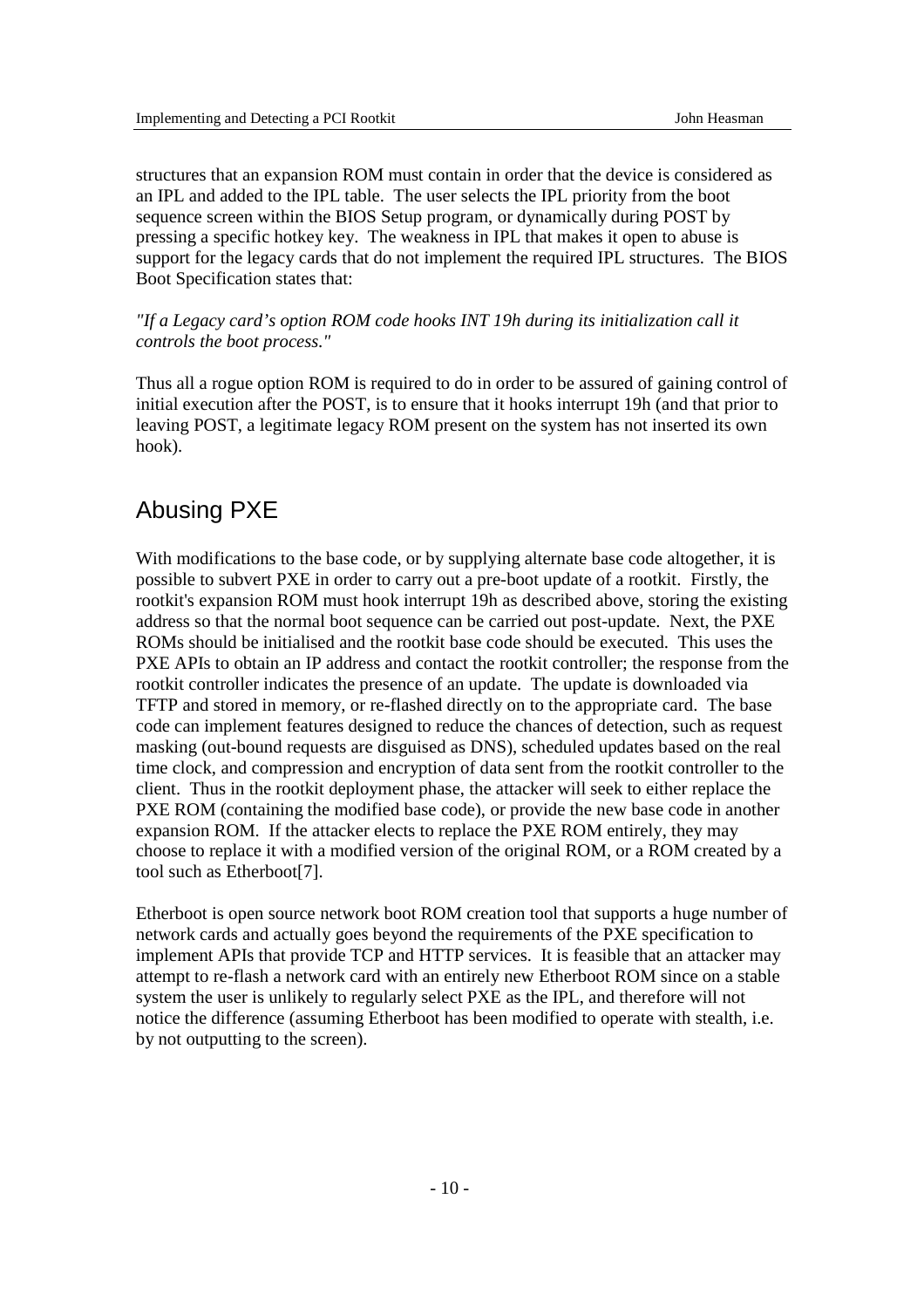# Detection Using Off-The-Shelf Tools

Whilst researching expansion ROM attacks, the author created several proof-of-concept rootkits based directly on the techniques described in this paper; these were tested on a popular model of graphics card. In attempting to detect such rootkits, one should remember that expansion ROMs are first copied into system memory, and that the code they contain is executed by the system processor, i.e. the rootkit does not use the processor on the graphic card, nor does it use memory on the PCI card that cannot be accessed from kernel mode. Thus in detecting a rootkit that has been persisted on a PCI card, the first step should be to detect how the rootkit has subverted the kernel (e.g. the hooks it has in place and the kernel structures it has modified). There are many Windows rootkit detection tools that operate a variety of different approaches; consequently, they often complement each other when hunting rootkits. A list of popular rootkit detection tools may be found at the Anti-Rootkit website[8].

## Auditing Expansion ROMs

The ROM can be retrieved from system memory, or from the card itself. In order to carry out an audit, both should be retrieved. It is not uncommon for these to differ in size and content - the PCI specification elaborates that the initialisation code can be discarded, and that the ROM located in system memory can resize itself in order to conserve space. Expansion ROMs can be retrieved from user-mode pre-Windows 2003 SP1 via the \device\PhysicalMemory device, that can be opened for read access by administrators. From Windows 2003 SP1, access to \device\PhysicalMemory has been prevented from user-mode.

In order to retrieve the ROM from the card itself, it is necessary to follow the sequence of steps discussed earlier. This is likely only to be feasible from kernel mode since a region of physical memory must be allocated prior to enabling the Memory Space bit in the function's Command Register.

Having obtained the ROMs from system memory and the card itself, these should be compared to known good ROMs obtained from vendor websites. Ideally, vendors should carry downloads of all previously released ROMs and their corresponding hashes however, a brief survey suggested that majority currently only link to the most recent ROMs.

If the ROM differs from a known good ROM, it should be investigated in the same manner that malware is analysed. The following indicators suggest that the ROM may contain malicious functionality:

• The class code within the ROM data structure does not match that returned by the PCI configuration register within the device's configuration header. This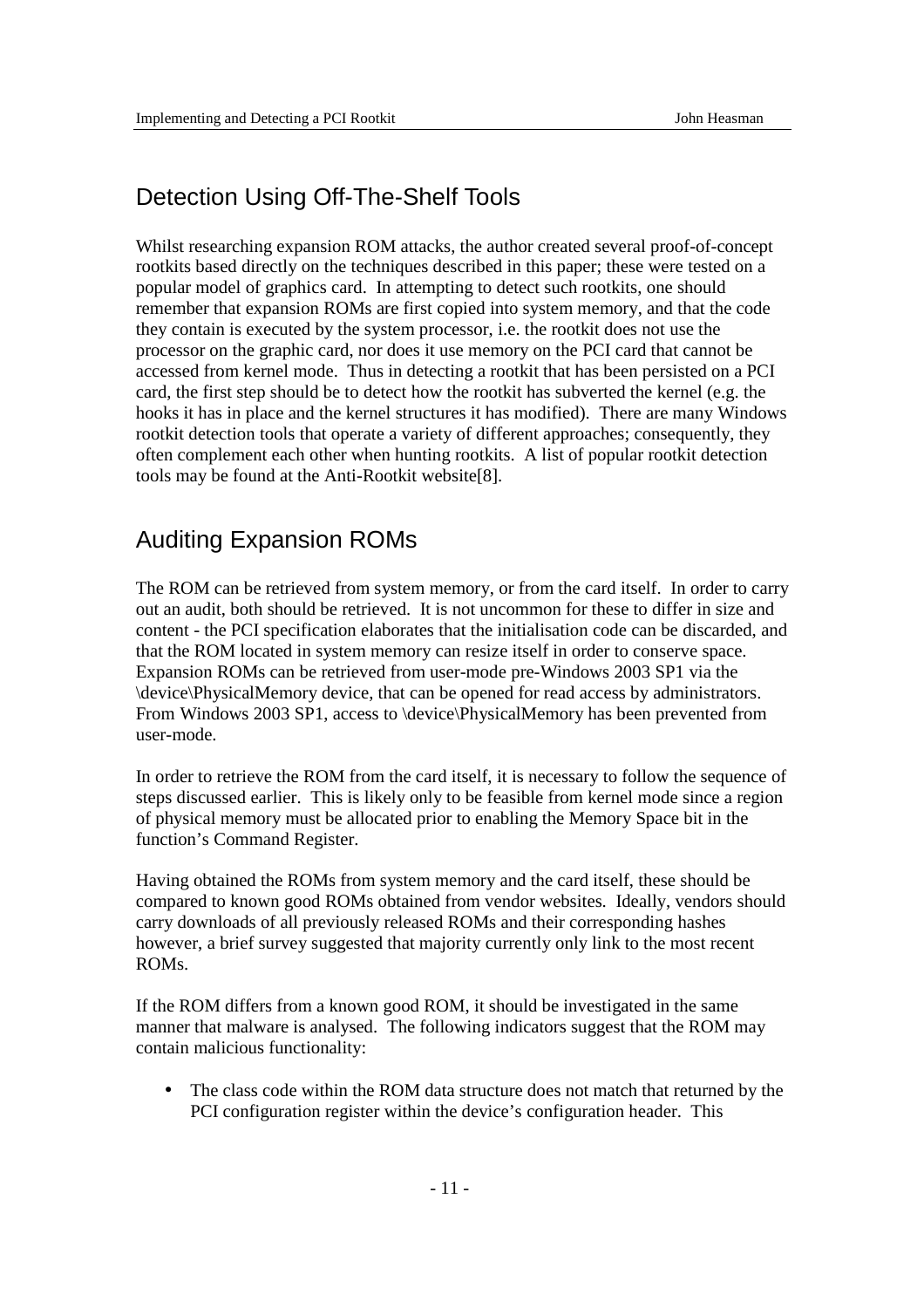indicates that a ROM has been placed on the device for non-device related purposes.

- The ROM hooks or calls interrupts not typically associated with the functionality of the card (e.g. whilst the PXE ROM is likely to contain interrupt 10h calls in order to display output to screen, it is extremely unlikely to hook interrupt 10h itself).
- The ROM hooks interrupt 19h. This may be indicative of a legacy ROM that does not implement the required IPL data structures, or it may indicate the presence of malicious code that requires control of execution after the POST.
- The presence of 32-bit code. If the code type in the ROM data structure indicates x86, the expansion ROM is expected to contain 16-bit real mode code, at least for the initialisation code. Some ROMs such as those generated by Etherboot contain 32-bit protected mode code, however upon disassembly one can clearly follow switches between real mode and protected mode. The presence of isolated 32-bit code that is seemingly not accessed by any other code in the ROM should be treated as suspicious.
- Operating system specific references. Evidence of strings or 32-bit addresses that lie within common NT kernel modules should be considered indicative of a rootkit.
- Code that appears to be heavily obfuscated. It is not uncommon for a ROM to contain compressed code that is decompressed during initialisation, however the presence of code that is heavily obfuscated and difficult to follow in a disassembler should be treated as suspicious.

# Preventative Measures

General rootkit prevention steps typically involves keeping the system and all third party software fully patched as well as running a personal firewall and anti-virus software. As an additional step, the user can write protect the firmware of certain PCI cards via a physical switch or jumper, as can be seen in Figure 3.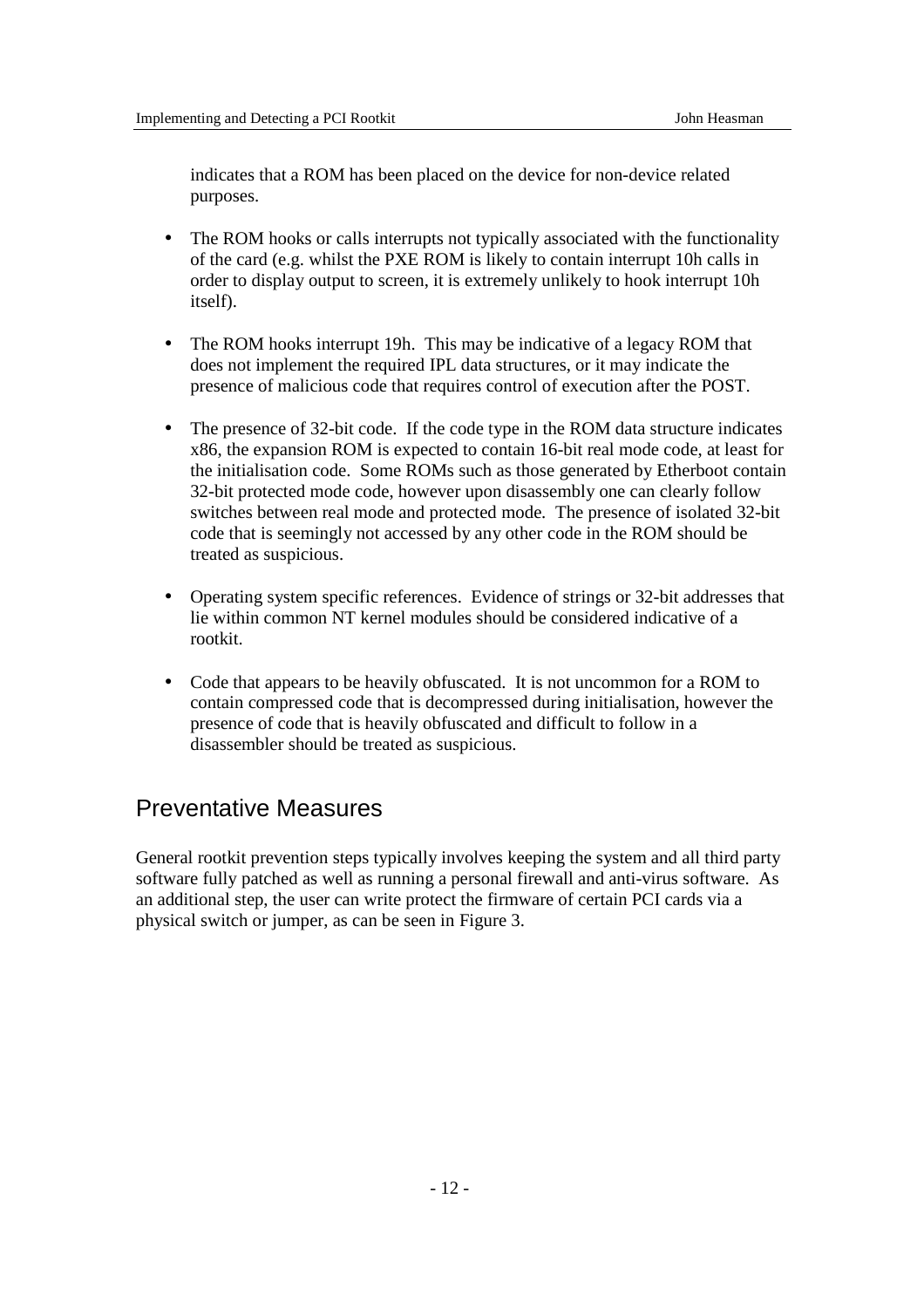

Figure 3: A PCI card that has BIOS protect switch

The author has noted that newer cards seem not to have this ability, perhaps because of the additional cost, or perhaps because user feedback indicated it was inconvenient or redundant. Furthermore, the author is not aware of any PCI cards that require a signed firmware update. Though support for this would increase the complexity and therefore the cost of a PCI device, it is an improvement that would potentially stop the techniques discussed in this paper outright.

Anti-virus software could also potentially monitor calls to NtSetInformationProcess, to prevent applications from changing their IOPL (thus preventing them from re-flashing the card without loading a driver), although the impact of blocking all calls to this function is unclear and if a single call is permitted, user-mode malware with the appropriate privilege could simply inject code into the relevant process.

# The Impact of a Trusted Platform Module

The Trusted Platform Module is a microcontroller that stores secured information and provides facilities for generation of cryptographic keys as well as signing, verification, encryption and decryption. One role of the TPM is to provide the functionality required to implement a secure bootstrap. During the secure bootstrap, the core root of trust measurement (CRTM), also known as BIOS Boot Block, verifies the integrity of the system BIOS. The expansion ROMs present on devices on the system are then hashed and compared against known good values stored in the Platform Configuration Registers (PCRs). The sequence of PCR checks is illustrated in Figure 4 (taken from Hendricks and van Doorn[9]).

Implemented correctly, the secure bootstrap backed by the TPM prevents the rootkit persistence mechanism presented in this paper.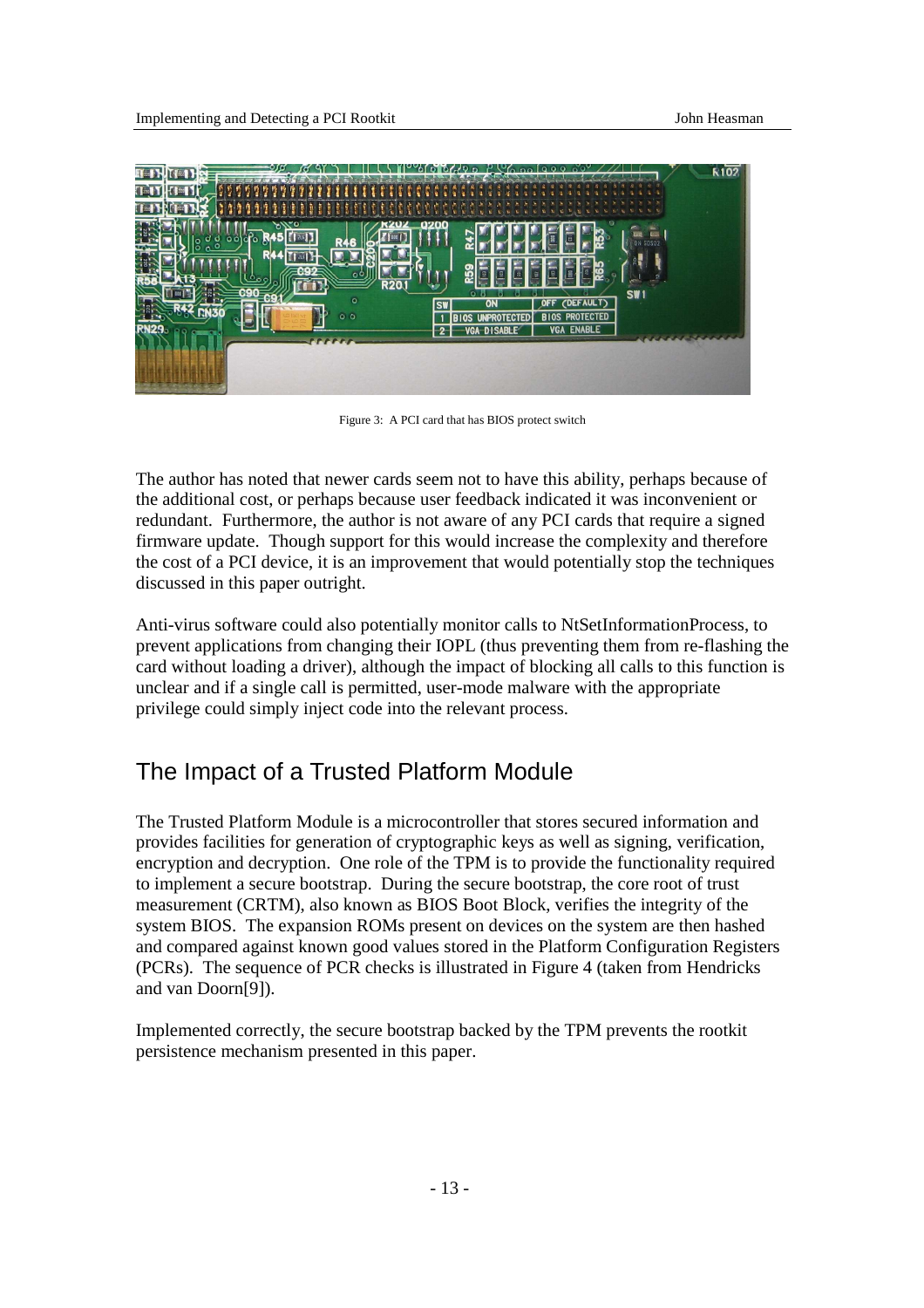

Figure 4: Sequence of PCR checks

## The Feasibility of Malware Adoption

During the presentation of the author's ACPI research, the question of malware adoption of BIOS rootkit techniques was discussed. It is the author's belief that the objective of most malware writers (such as those who target browser exploits as a means of deploying key loggers etc.) is to infect as many system as possible, whilst the objective of a rootkit writer is to infect a small set of systems for a specific purpose. The former therefore writes code that will run on most configurations whilst the latter is able to utilise the specific configuration of the target systems. If a malware writer wished to use BIOS rootkit techniques, the set of machines that their code would operate on successfully would likely decrease substantially. It is possible that malware could be designed to operate as it does currently, only using these techniques if a known hardware configuration is recognised, however increasingly it appears to be driven by economic factors. Whilst enough people do not regularly apply security patches to Windows and do not run anti-virus software, there is little immediate need for malware authors to turn to these techniques as a means of a deeper compromise – if a user detects the malware and removes it, there are plenty more unsuspecting targets on the Internet.